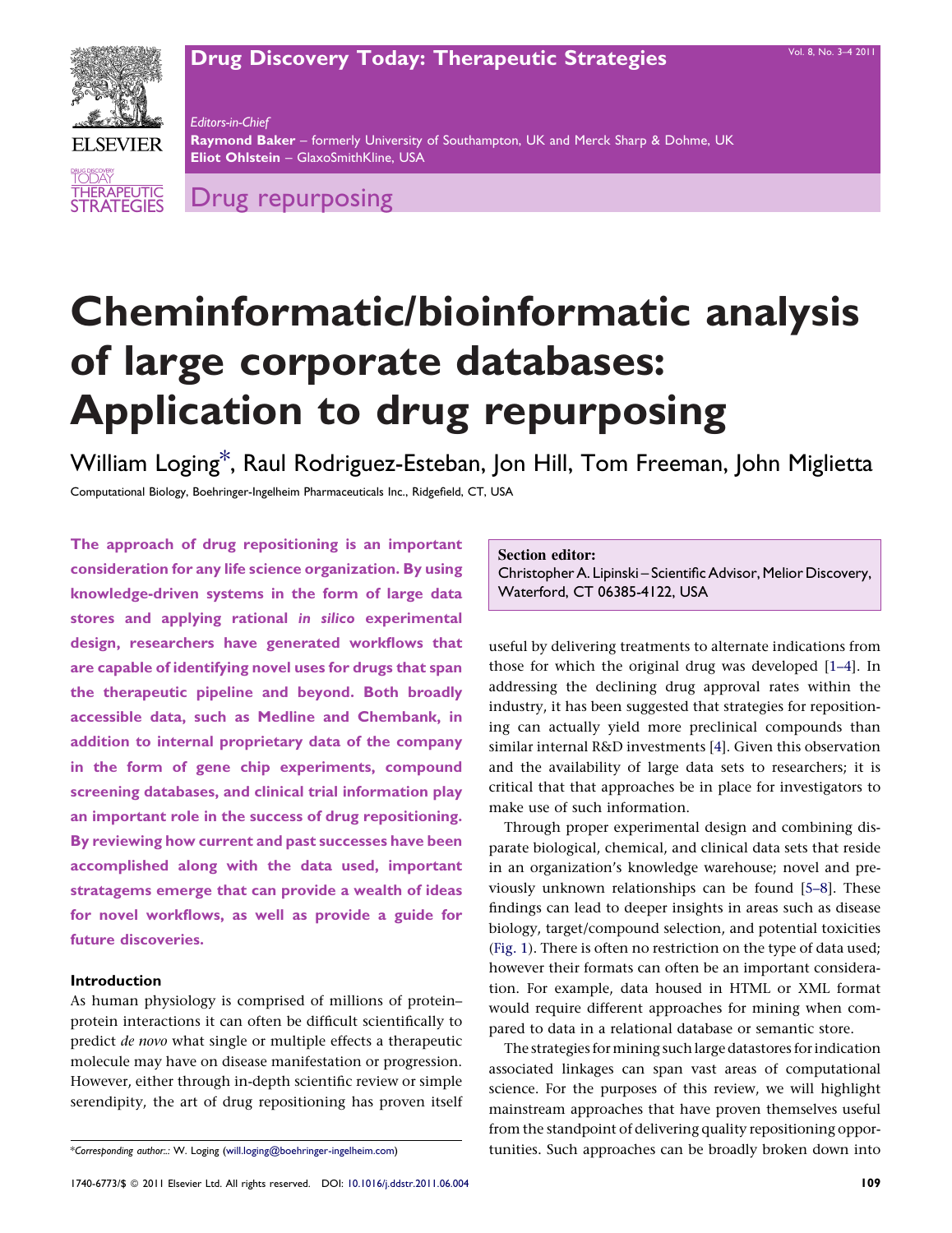<span id="page-1-0"></span>

the life sciences. Historically, biological, chemical and clinical data have been often siloed within the drug discovery setting. A critical area in the success of drug repositioning efforts in the integration and application of these diverse data sets, along with rational scientific design. By joining these data domains in a directed fashion, researchers can generate hypotheses for repositioning opportunities.

three categories: those involving biological data (bioinformatics), chemical data (cheminformatics), and text analytics.

### Biological data mining

In the generation and capture of biological data, [Table 1A](#page-2-0) lists popular data/information types and associated mining approaches that have revealed repositioning opportunities in the past. Many organizations generate such information either by singleton experiments or through broad focus initiatives. The structure for holding such information can range from simple spreadsheets to advanced semantic data stores. Those companies who are well-positioned to store, process, and display such data to computationally focused researchers will be best able to capitalize on repositioning of both pre-clinical programs, and those under clinical investigation. Even companies without any internally generated data can obtain public source information [\(Table 1B](#page-2-0)) and apply data mining strategies to obtain novel linkages and secure intellectual property in this area [[2,9\]](#page-6-0).

For those organizations that generate their own biologically derived data to be used for repositioning studies, their approaches can be broken down along disease lines. Generalist organizations do not direct their efforts toward a particular disease; rather, they establish panels of disease-relevant models, and then screen the compounds to be repositioned broadly. Specialists rely on their expertise within a particular disease area to screen relatively larger numbers of compounds against a focused set of diseases. For example, Melior Discovery, generalist in its approach; has established a 'high throughput' in vivo pharmacology platform (theraTRACE<sup>®</sup>) comprising a proprietary multiplexed array of more than 30 in vivo models that allows for systematic identification of novel indications for drug candidates at any stage of development [\[2\]](#page-6-0). This platform covers therapeutic areas including inflammation, immunology, diabetes and metabolic syndrome, dermatology, cardiovascular, gastrointestinal, psychiatric, neurological and neurodegenerative disorders. Melior stores its data in databases that allow for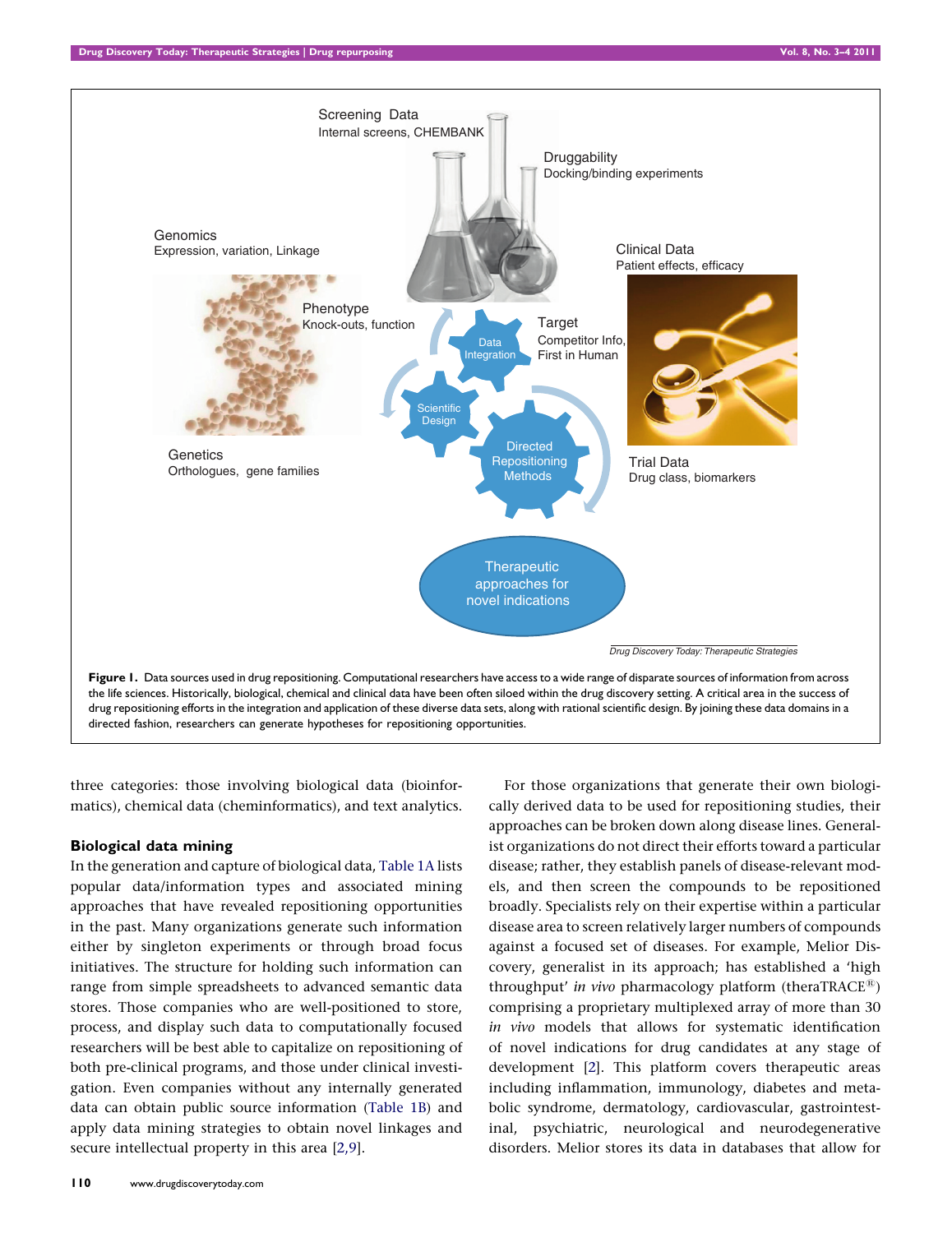| <b>Strategy</b>                           | Mining approach                                                                                                                | <b>Example</b>                                                 | Pro                                                                                                   | Con                                                                                                    |  |
|-------------------------------------------|--------------------------------------------------------------------------------------------------------------------------------|----------------------------------------------------------------|-------------------------------------------------------------------------------------------------------|--------------------------------------------------------------------------------------------------------|--|
| In vivo screening                         | Screen compounds against disease<br>models and derive a phenotyping<br>fingerprint with heatmap visualization                  | MLR-1023 for<br>diabetes (Melior)                              | Non-hypothesis driven, very broad<br>in scope, cited 30% true positive<br>return                      | Requires investment in original<br>data generation                                                     |  |
| <b>Gene expression</b><br>screening       | Measure gene expression in a panel of<br>relevant tissues, and then perform<br>Bayesian statistical analysis                   | <b>VVP-808 for</b><br>diabetes (Verva)                         | Able to provide a long list of<br>potential opportunities; wealth of<br>hypothesis generation         | Additional validation of 'hits' is<br>required; potential long list for<br>follow-up                   |  |
| In vitro screening                        | Screen compounds for cytotoxicity,<br>then verify approved drugs for clinical<br>efficacy in oncology                          | Digoxin for<br>oncology<br>(Platz et al.)                      | High-throughput in design, able to<br>generate several candidates for<br>follow-up                    | More directed toward single cell<br>activity; less likely to obtain<br>tissue related effects          |  |
| <b>Systematic</b><br>expert review        | Review of existing literature with an<br>eye toward new combinations or<br>diseases                                            | VT-122 for cancer-<br>induced systemic<br>inflammation (Vicus) | Minimal investment in data<br>generation, broad published<br>landscape                                | Reliant on published knowledge,<br>may require validation of<br>published work                         |  |
| In silico discovery<br>(data integration) | Combine disparate data sources with<br>disease and drug information, then<br>look for 'guilt by association'                   | Development<br>of DrDKB<br>(Chiang and Butte)                  | Holistic view of disease landscape<br>from multiple published and<br>external/internal generated data | Additional validation of 'hits' is<br>required; disease data often not<br>available in model organisms |  |
| In silico discovery<br>(network based)    | Develop network models of biological<br>and pathological conditions to<br>elucidate new useful compound<br>intervention points | Anaxomics networks                                             | Network based analysis,<br>opportunity to identify key proteins<br>nodes that play role in disease    | Often limited by visualization<br>and ordering of complex<br>networks                                  |  |

<span id="page-2-0"></span>

|  |  | Table IA. Examples of high-level strategies for repositioning and their corresponding mining approaches |  |  |
|--|--|---------------------------------------------------------------------------------------------------------|--|--|
|  |  |                                                                                                         |  |  |

|  |  |  |  |  |  | Table IB. Public source data of use for repositioning |
|--|--|--|--|--|--|-------------------------------------------------------|
|--|--|--|--|--|--|-------------------------------------------------------|

| abic TB. Tublic source data of ase for repositioning |                                                                                       |                                                                                                                                     |                                                                  |  |  |  |
|------------------------------------------------------|---------------------------------------------------------------------------------------|-------------------------------------------------------------------------------------------------------------------------------------|------------------------------------------------------------------|--|--|--|
| <b>Resource</b>                                      | Data contained                                                                        | Use to repositioning                                                                                                                | <b>URL</b>                                                       |  |  |  |
| Pubmed                                               | Free-text literature abstracts                                                        | Highly rich data source for published research.<br>Text-mining or curation may be necessary to<br>integrate with other data sources | http://www.ncbi.nlm.nih.gov/pubmed/                              |  |  |  |
| <b>Online Mendelian Inheritance</b><br>in Man (OMIM) | Fielded free-text descriptions<br>of genes and genetic disorders                      | Useful for information about human genetic<br>variation and potential phenotypic consequences                                       | http://www.ncbi.nlm.nih.gov/omim                                 |  |  |  |
| <b>Gene Expression Omnibus</b>                       | High-throughput gene<br>expression experimental data<br>and study information         | Many studies are available from disease tissue<br>samples that can lead to hypothesis generation                                    | http://www.ncbi.nlm.nih.gov/geo/                                 |  |  |  |
| <b>Mouse Genome</b><br><b>Informatics (MGI)</b>      | Mouse genetic information                                                             | Transgenic mouse phenotypes especially can inform<br>researchers about the potential effects of a<br>therapeutic intervention       | http://www.informatics.jax.org/                                  |  |  |  |
| Kyoto Encyclopedia of Genes<br>and Genomes (KEGG)    | Biochemical pathways                                                                  | A good starting point for construction of disease-<br>relevant networks                                                             | http://www.genome.jp/kegg/                                       |  |  |  |
| <b>BioCarta</b>                                      | Biochemical pathways                                                                  | Along with KEGG, a good resource for the<br>construction of biological networks                                                     | http://www.biocarta.com/                                         |  |  |  |
| <b>IUPHAR Database</b>                               | Target and compound<br>information                                                    | Excellent source for biology and chemistry<br>information around GPCRs, on channels, and<br>nuclear hormone receptors               | http://www.iuphar-db.org                                         |  |  |  |
| <b>ChEMBL</b>                                        | Bioactive small molecules,<br>including 2D structures and<br>abstracted bioactivities | Can be used as a starting point for construction of<br>biospectra or probing SAR                                                    | http://www.ebi.ac.uk/chembldb/                                   |  |  |  |
| <b>PubChem</b>                                       | Repository of small molecules<br>and biological properties                            | Another good resource for bioassay and compound<br>structure information                                                            | http://pubchem.ncbi.nlm.nih.gov/                                 |  |  |  |
| ClinicalTrials.gov                                   | Fielded free-text information<br>about clinical research studies                      | Can provide information about existing<br>repositioning efforts, and drugs that might be<br>available for repositioning             | http://clinicaltrials.gov/                                       |  |  |  |
| <b>SNOMED-CT</b>                                     | Clinical descriptions of<br>diseases and syndromes                                    | An effective starting point for the development of<br>ontologies around disease concepts for text mining                            | http://www.nlm.nih.gov/research/<br>umls/Snomed/snomed main.html |  |  |  |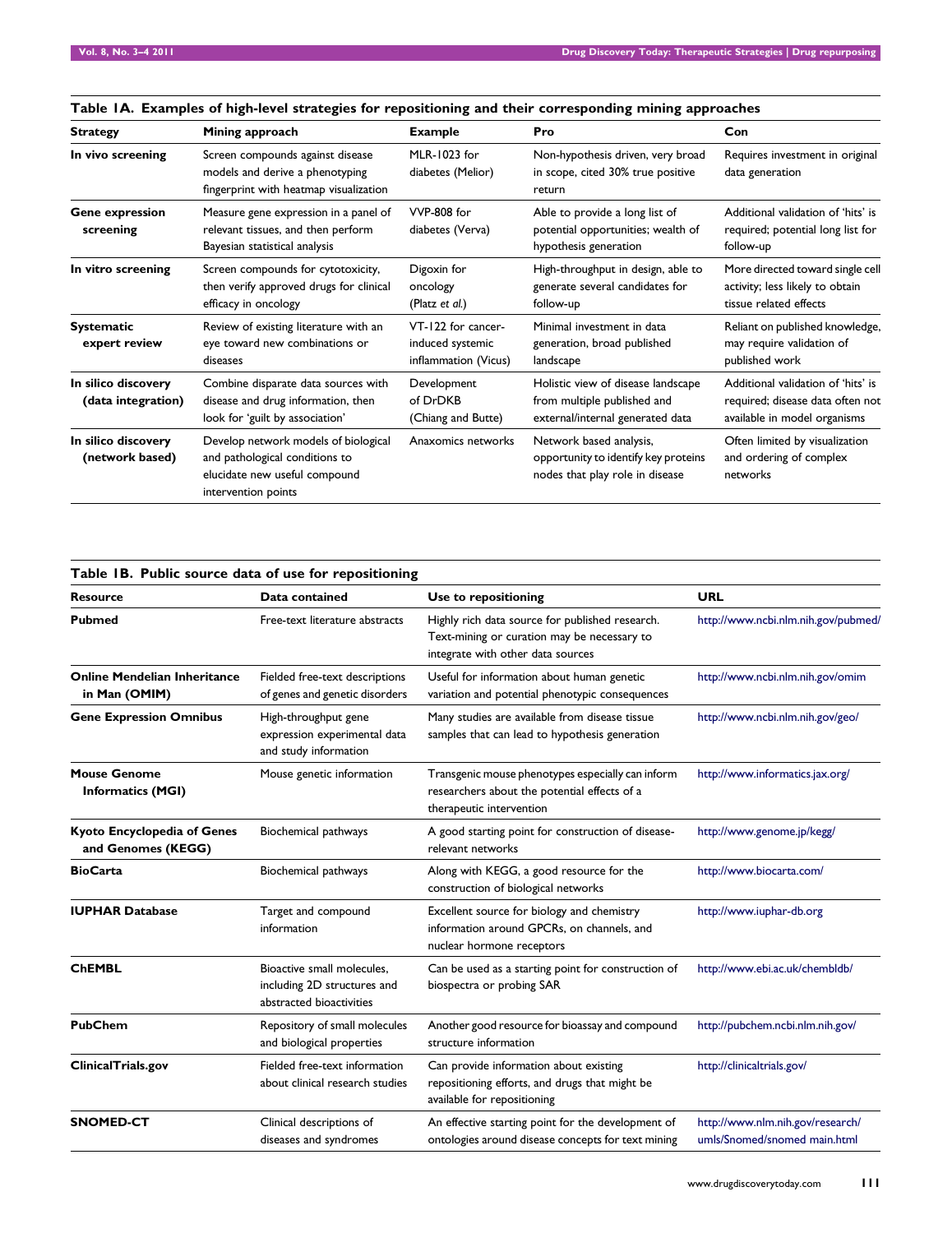high throughput mining and 'phenotypic fingerprinting' using heatmap visualization and computational analysis to identify statistically significant changes in dosed animal phenotypes. Coupling such broad phenotypic screening with high throughput mining approaches; led Melior to the repositioning of MLR-1023 for treatment of type 2 diabetes [\[2,4,10](#page-6-0)]. MLR-1023 was previously developed for the treatment of gastric ulcers and was halted due to lack of efficacy in a phase 2 trial for that indication [\[2,10](#page-6-0)]. As phenotyping led to the discovery of a glucose lowering effect in mice, the primary target was unknown initially and Melior scientists later discovered that Lyn kinase was responsible for the efficacious effect [[11\]](#page-7-0). It is interesting to point out that, had the clinical data for MLR-1023 been analyzed for additional indication effects; glucose lowering would likely have been noted shortly after its trial in the 1980s.

Another example of linking biological data generating platforms to streamlined data mining can be seen by work done at Australia-based Verva. Researchers have developed a diabetes discovery platform (Gene Expression Signature Technology) that uses targeted gene expression measurements from whole cells from a flexible panel of diabetes relevant tissues [\[4,12](#page-6-0)]. Using data-driven Bayesian statistical analysis, that is target and mechanism agnostic, within the GES platform; Verva scientists identified VVP808 as a novel non-PPAR insulin sensitizer [[12](#page-7-0)]. VVP808, aka methazolamide, is a carbonic anhydrase inhibitor originally used as a diuretic and in the treatment of glaucoma. The insulin sensitizing action of VVP808 is believed to be independent of its inhibition of carbonic anhydrase.

In addition to mining phenotypic effect databases, other type of data, such as epidemiology information have also been used successfully. Platz et al. have incorporated novel biological data by coupling epidemiologic information with an *in vitro* screen of commonly used therapeutic agents to identify novel indications [[13\]](#page-7-0). In contrast to other purely in silico efforts (such as that by Chiang and Butte) this is primarily an experimental method. The cytotoxicity of 3187 compounds was determined against two prostrate cancer cell lines. Of the 70 cytotoxic compounds, 38 had regulatory approval and thus a history of clinical use [[13](#page-7-0)]. Twenty of these were known anti-neoplastic agents, while the other 18 were not known as such. When this list of agents was used to interrogate the clinical history of the nearly 48,000 patients in the prospective Health Professionals Follow-up Study, it was determined that there was an inverse risk between use of digoxin, a compound predicted to be anti-neoplastic by the analysis, and prostate cancer risk further strengthening the potential of digoxin as an anti prostrate cancer drug [[13\]](#page-7-0).

For strictly in silico researchers, their primary way to uncover repositioning opportunities is through new analysis and organization of existing data. For example, Chiang and Butte have created DrDKB, a novel drug information-based research tool,

by combining DRUGDX (from The Thomson Corporation) pharmacopeia information, which contains both FDAapproved uses of drugs as well as physician prescribed off-label uses, and a subset of SNOMED-CT (Systematized Nomenclature of Medicine-Clinical Terms) to define and limit the clinical description of diseases and syndromes [\[14](#page-7-0)]. This knowledge base was queried via 'guilt-by-association' to identify all disease–drug combinations. If known combinations were excluded, 5500 pairs remained; and when looking at these novel drug uses at clinicaltrials.gov, it was apparent that the suggested novel uses of these drugs was 12 times more likely to be in clinical trials than those not suggested by this analysis [[14\]](#page-7-0). However, one drawback to this method is the large number of individual drug–disease combinations suggested, implying that this method may best be used in combination with an independent method for verification.

Other researchers may organize around a core disease, a core technology, or some combination of the two. For example, scientists at Vicus Therapeutics systematically use published literature in combination with expert knowledge to identify products that comprise novel pairs of generic drugs with established safety profiles that may be of use as adjunctive therapy for oncology [\[4,9\]](#page-6-0). Such an approach is also used by scientists at Anaxomics Biotech, however it is not focused on a single therapeutic expertise but used to develop a 'Therapeutic Performance Mapping System' which consists of proprietary patented disease and bio-pathological maps technology and hand-curated databases [[15\]](#page-7-0). Anaxomics curates protein networks that include all molecular entities known to be involved in the disease of interest and create predictive models of the network using pathway analysis tools.

## Chemical data mining

The need for drug repositioning can often come after completion of a successful phase 1 clinical trial, demonstrating in vivo safety of the candidate drug in healthy human volunteers, and subsequent failure for the intended therapeutic indication in a phase 2 or phase 3 trials in an appropriate patient population. Inclusion of properly selected mechanistic biomarkers should provide evidence that the desired mechanism of action was sufficiently engaged to produce the desired effect. Assuming the drug's mechanism of action is 'hit,' the failure is likely due to a misunderstanding of the role of the mechanism of action in the disease process of interest. The understanding to effectively reposition safe drug entities to appropriate indications lies at the intersection of at least two concepts. First, any given small molecule drug candidate interacts with many proteins based on its properties and concentration and on the local physiological context. Second, complex diseases emerge from the properties of the underlying intra- and intercellular molecular networks and, furthermore, these molecular networks are modular and hierarchical [[16\]](#page-7-0). Information about drug–protein interactions is often incomplete and under appreciated.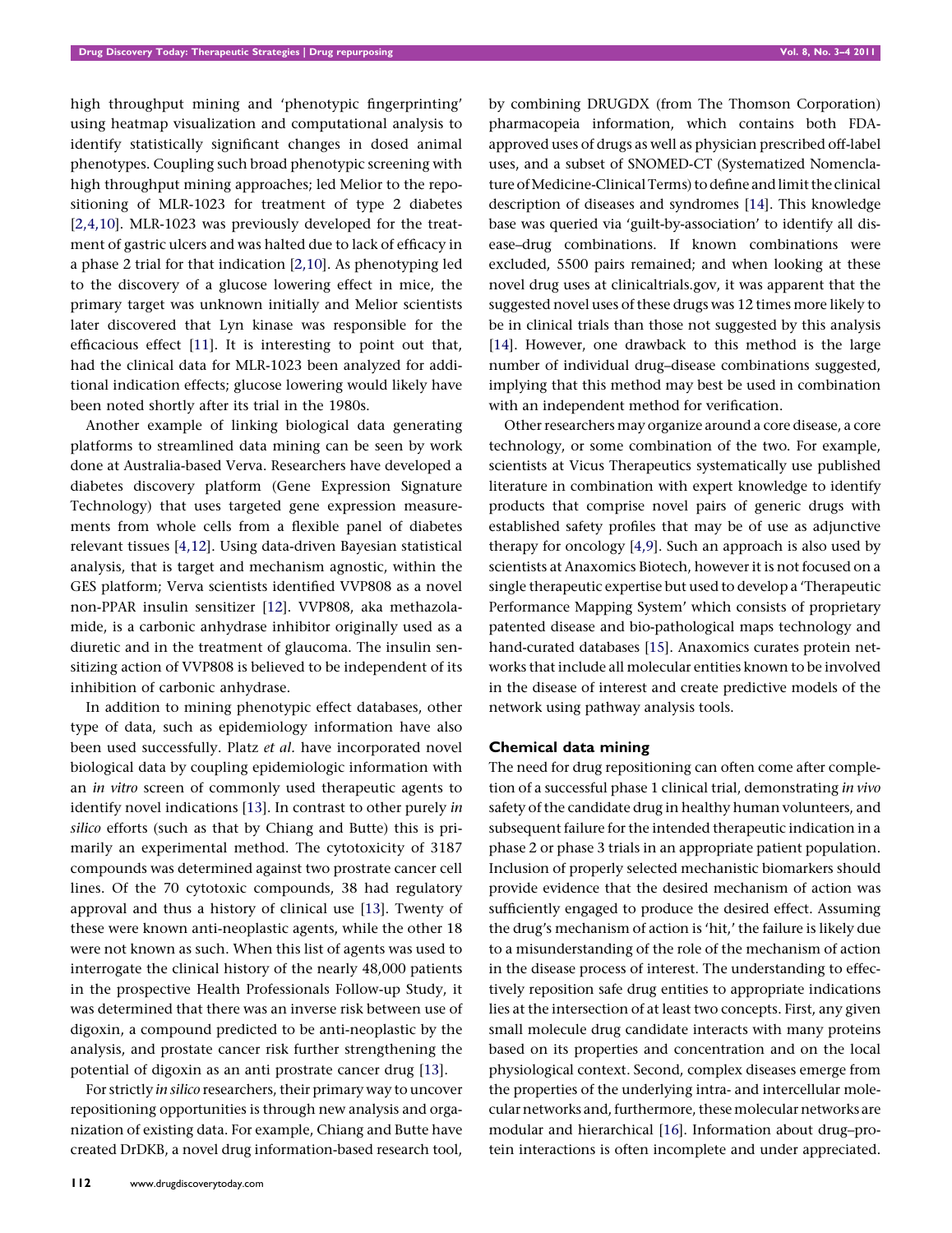However,bygenerating network-baseddiseaseand drugeffects landscapes from chemistry-centric data, insights into repositioning opportunities can present themselves.

One such example of a cheminformatics directed repositioning platform can be seen in work by Fliri et al. [[17](#page-7-0)]. Large drug–protein activity databases were generated from the interaction of thousands of known drugs and drug-like chemical entities against a section of the druggable proteome. Using heatmap tools for visualization with clustering algorithms – allowed for the creation of a chemical descriptor or 'biospectra' by which small molecules could be grouped based on factors outside their primary structure [[18\]](#page-7-0). It was observed that small molecules fell into distinct clusters which shared specific indication effects. For example, several compounds fell into a cluster marked by those with anti-fungal effects, even though the primary fungal protein target did not exist on the protein panel. Near this antifungal cluster was a cluster of anti-cancer compounds. When the authors looked at the intersection of both clusters, they found compounds like Taxol; a small molecule that exhibits both antifungal and anti-cancer properties [\[19,20\]](#page-7-0). Based on the utility of such analyses to identify not only repositioning opportunities, but also group compounds for physiological effects; additional work was performed that linked information of drug–effect relationships which allowed mapping of drugs to physiological processes. Critical to this was computationally linking ever growing corpora of context-specific high quality protein–protein interaction (PPI) data [\[21\]](#page-7-0). Weaving data from these areas together has yielded the beginnings of a systems level understanding of drug–molecular network information that is essential not only for drug repurposing but also for successful initial drug purposing and placement. In this specific case, researchers have built context (disease-tissue) specific molecular networks based on PPI into drug–protein and drug–effect relationships that allow inference of which parts of the molecular network are altered by a specific drug and which of these altered subnetworks drive the effects and side effects of that particular drug [[22](#page-7-0)]. Such workflows have also been used to examine the biologically reasons for postrepurposing; such as the example of nelfinavir from HIV protease inhibition to oncology [[23\]](#page-7-0) (Fig. 2).

In the absence of chemical data generated in house or obtained through vendors, purely in silico chemical approaches have been designed. For example, Kinnings et al. used a 'chemical systems biology' approach to systematically survey an entire proteome via selective optimization of side activities [[24](#page-7-0)]. Typically, a four step process is utilized: (1) a 3D model of a known drug binding site is obtained; (2) similar, secondary (or off-target) binding sites are identified across the target proteome; (3) drug/off-target interactions are predicted via in silico docking methods; (4) the drug is further optimized to enhance potency drug-like properties



that brings together clinical reports, gene family information (genomics) and Protein-Protein Interaction (PPI) knowledge. Such an approach allows researchers to identify previously unknown connections between small molecules and phenotypic effects. One such example of this is nelfinavir, from a primary use of HIV treatment to a possible repositioned use in oncology [\[23](#page-7-0)].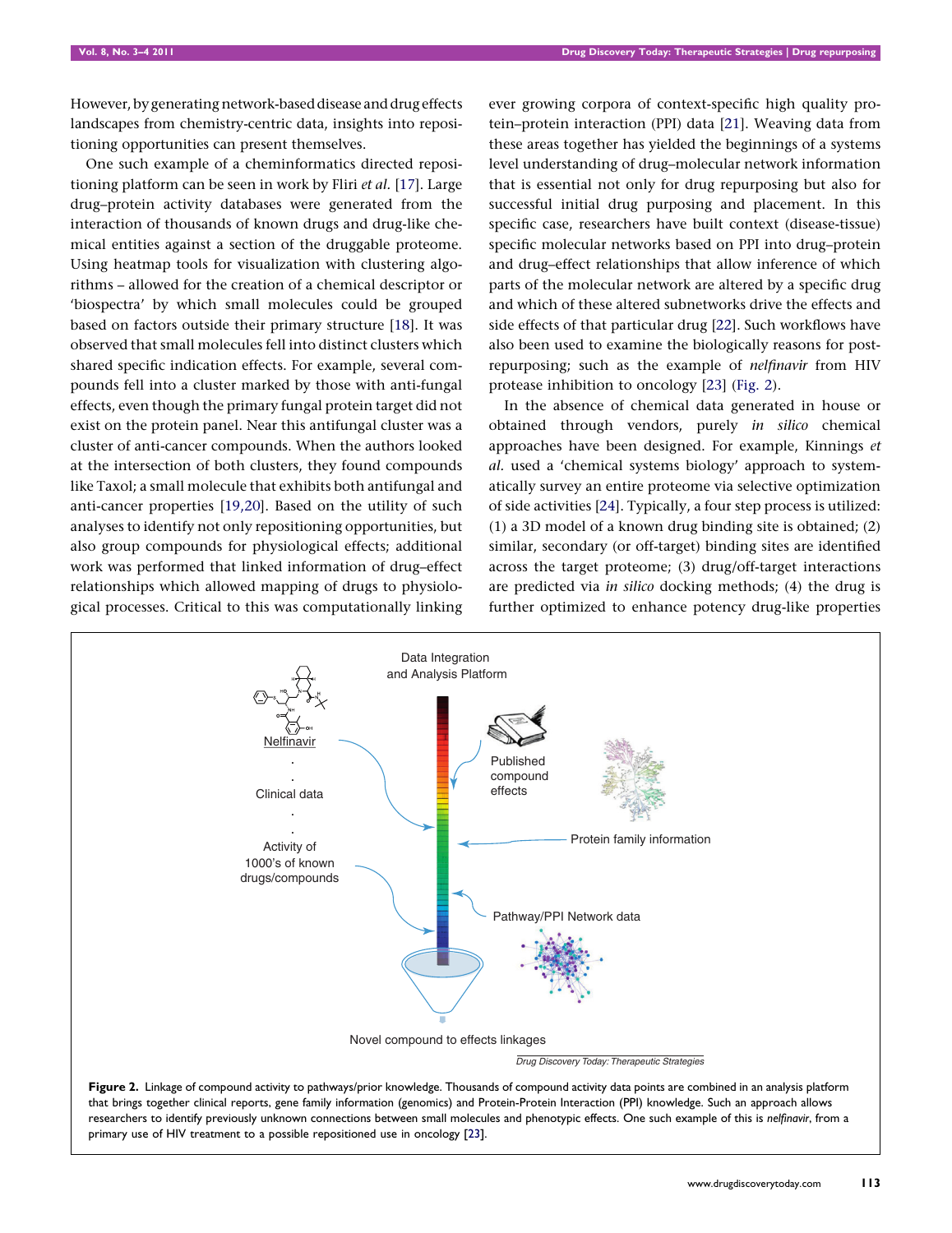considering both primary and secondary targets. Using this approach, Kinnings et al. identified known compounds that are hypothesized to be effective in treating multi-drug and extensively drug resistant tuberculosis [[24](#page-7-0)].

Additionally, combinations linking biological screening data to proteins with associated chemical entities have generated hypotheses for new uses. Recently, Buckly et al. have described a novel phenotypic screen of 1100 compounds to identify compounds which promote myelination in zebrafish embryos [[25](#page-7-0)]. These compounds were then further characterized by their effect on myelin basic protein mRNA expression. This approach identified novel COX inhibitor chemotypes which have the potential to aid in multiple sclerosis [[25](#page-7-0)].

A slight twist to the traditional approaches of repositioning is to also look for synergistic effects of two known drugs. Using above mentioned data, Iorio et al. have described just such an approach [[26\]](#page-7-0). Using transcriptional profiling of drug treated cells they identified similar responses in drug effects and mechanism of action [\[26](#page-7-0)]. They then analyzed this data using network theory to uncover unreported effects of known drugs. The network is based on 6100 expression profiles of 5 human cell linestreated with 1309 compounds. One drug identified by this, Fasudil, is hypothesized to be effective against several neurodegenerative diseases [[26\]](#page-7-0). As more single use patents expire for approved drugs, one can expect that approaches to identify known drug synergistic effects will increase.

#### Text based mining of published knowledge

An important consideration of mining from either the biological or chemical space is how public data and published knowledge are processed. One field that is currently making impacts in the area of drug discovery is that of literaturebased discovery [[27](#page-7-0)], which is concerned with the identification of overlooked or 'hidden' relationships between facts in the literature. A natural way to tackle the challenge of repositioning is using text mining to enhance the process of literature-based discovery. Text mining allows performing high-throughput identification of key connections between pieces of evidence scattered in the literature and enables the generation of repositioning hypotheses around drug and disease mechanisms. Recent examples of the utility of text mining can be seen in the areas of identifying a drug's polypharmacology or side effects [\[28–30](#page-7-0)].

Even though very few examples of successful repositioning have been described in the text mining literature [[31,32](#page-7-0)], the use of text mining for drug discovery has become routine in the pharmaceutical industry as indicated by the life science products developed by text mining companies such as Ariadne Genomics, Temis, InforSense, and Linguamatics. Such companies offer tools that allow the scanning of literature for potential new indications for drugs, using approaches that range from simple co-occurrence to named entity recognition (NER) or elaborate rule-based natural language processing (NLP). At the same time, companies focused on life science applications such as Genomatix or NextBio have made strides toward adding text mining functionality to their products. However, streamlining and tailoring the discovery process is still an open challenge as the complexities of the task are hard to encapsulate in ready-made software [\[33](#page-7-0)]. Moreover, the need for human curation of text mining results limits the level of precision that is acceptable since the scarcest resource is usually the biologists' attention. As with other data-intensive tasks, two common challenges are data visualization and integration of heterogeneous data sources. In the realm of visualization, many approaches have been proposed involving faceted representations of Medline data [[34\]](#page-7-0). Faceted representations allow matrix analysis of information through multiple dimensions, painting the opportunity landscape for target repositioning [[35](#page-7-0)].

For data integration, text mining is routinely used in conjunction with other resources to infer relationships across different domains [\[35,36](#page-7-0)]. The heterogeneous datasets ([Fig. 3](#page-6-0) for sample data amenable to text mining approaches) may cover such spaces as expression data, interaction networks, and clinical trial databases [\[37](#page-7-0)], which can be assembled in a multi-dimensional analysis that goes beyond simple association models. The complexity is compounded by the diversity of textual sources, which may include abstracts, full text, patents, clinical trial reports, annotations, etc. The use of semantic web technologies is a new route for integration of such resources [\[38\]](#page-7-0). As more widespread use of such tools and semantic approaches are seen, their directed impacts on drug discovery and repositioning will become more prevalent.

#### The future of repositioning data mining

Much of the value of computational analysis for repositioning comes from the integration of disparate data sources, particularly across the boundaries of the traditional disciplines of clinical medicine, chemistry, biology, and toxicology. Previously, each discipline was heavily siloed – a chemistry database could be rigorous about compound data, but was unlikely to mention the biological target in a meaningful, structured way. As the boundaries between data blur, it is likely that major discoveries remain as large-scale integrations take place. In the more distant future, much of the integration will not be the work of data analysts, but rather will be part of the *design* of the data sources, and will be increasingly transparent to the researcher [[8](#page-6-0)].

In parallel with data integration, there will also be a growing impetus to structure the raw data sources. It is not hard to envision that soon, provision of the data from an article in a means that is appropriate for structured search will be as important for influence and broad citation as the scientific implications of the data itself. As a counteracting force to this, measurements of reliability and providence will grow in application to ensure that analyses based on large, integrated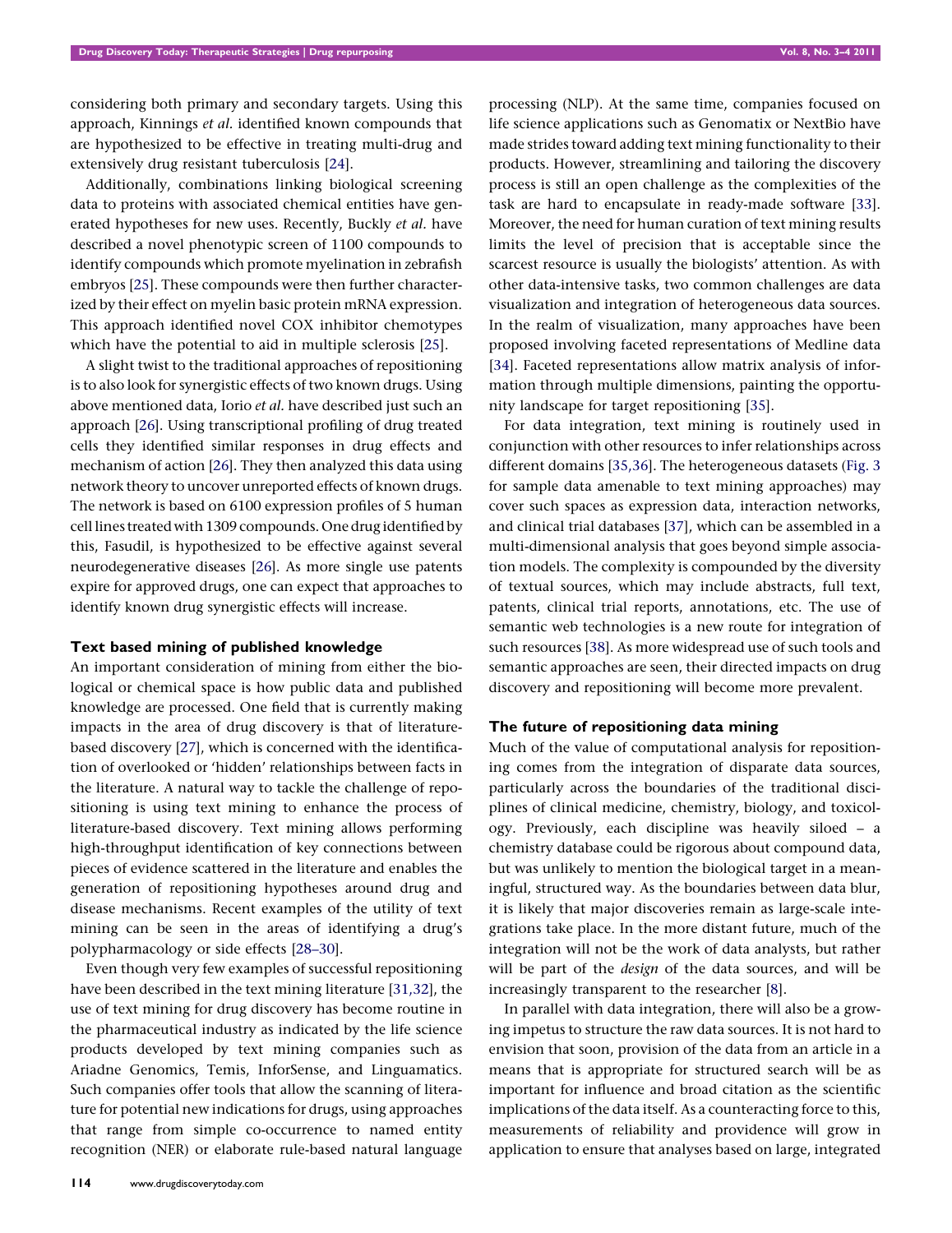<span id="page-6-0"></span>

knowledge bases weigh each parcel of data appropriately. The major areas of biology, chemistry, and clinical data each have the ability to generate repositioning opportunities; however it is when researchers take holistic views of the data and allow for rational scientific design to guide in silico experimentation; that one the most potential is noted [[39](#page-7-0)]. Just like wet reagents in a refrigerator are the tools of the in vitro investigator, so too are the different datasets that are available to the computational researcher. Best use of experimental design and the tools/data at hand are critical for success in this area.

As repositioning becomes more of a consideration for pharmaceutical research, the nature of how it is conducted will change. Industry pressures and the need to increase productivity are already moving companies to consider multiple diseases to therapeutic entity upstream in the discovery process. Positioning a drug based on its mechanism of action earlier can put companies in better positions to obtain a foothold in new markets from the start, rather than reactively repositioning their drugs as a back-up plan. One such example is Novartis, who created an internal pathway analysis section that advances drug programs based on the pathways that they hit, rather than the diseases they are expected to resolve [7]. This strategy has many scientific merits, as multiple indications can be addressed using a single team focused

around the disease causing mechanism. As companies move to work smarter; by making the best use of the data they license and generate; it is envisioned that a new wave of therapeutic products will enter the market. These products will owe their discovery to a new drug discovery paradigm, one in which indications are thought of from holistic, biological disease networks and not as just single targets alone.

#### **References**

- 1 Ashburn, T.T. and Thor, K.B. (2004) Drug repositioning: identifying and developing new uses for existing drugs. Nat. Rev. Drug Discov. 3, 673–683
- 2 Campas, C. (2009) Drug repositioning summit: finding new routes to success. Drug News Perspect. 22, 126–128
- 3 Tobinick, E.L. (2009) The value of drug repositioning in the current pharmaceutical market. Drug News Perspect. 22, 119–125
- 4 Sleigh, S.H. and Barton, C.L. (2010) Repurposing strategies for therapeutics. Pharmaceut. Med. 24, 151–159
- 5 Butcher, E.C. et al. (2004) Systems biology and drug discovery. Nat. Biotechnol. 22, 1253–1259
- 6 Pache, R. et al. (2008) Towards a molecular characterization of pathological pathways. FEBS Lett. 582, 1259–1265
- 7 Chatterjee, S. et al. (2009) Identification of novel genes and pathways regulating SREBP transcriptional activity. PLoS One 4, e5197
- 8 Oprea, T.I. et al. (2011) Associating drugs, targets and clinical outcomes into an integrated network affords a new platform for computer-aided drug repurposing. Med. Informatics 30, 100–111
- 9 Bascomb, N. et al. [Vicus Therapeutics] (2008) Drug combination pharmaceutical compositions and methods for their use. US20080033027 A1